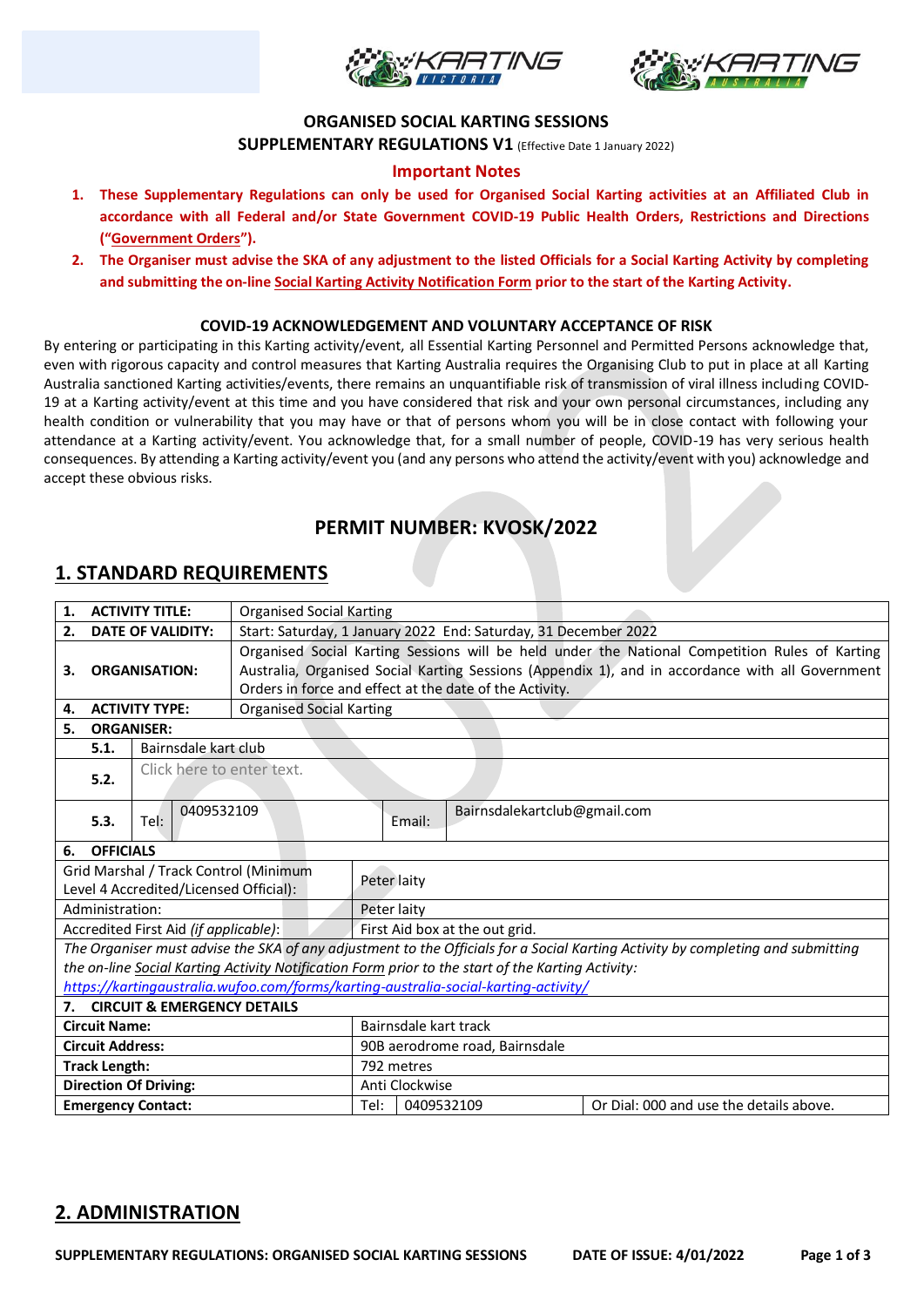



| 1.   | The Club must maintain a register of all permitted persons who enter the Circuit for the activity.                             |  |  |  |  |  |
|------|--------------------------------------------------------------------------------------------------------------------------------|--|--|--|--|--|
|      | The Age Divisions offered must be in accordance with the Karting Australia Appendix 1 - Organised Social Karting               |  |  |  |  |  |
|      | Activity.                                                                                                                      |  |  |  |  |  |
| 2.   | Cadet 9, Cadet 12 and 4SS Cadet Drivers are permitted on a Track at the same time.<br>$\bullet$                                |  |  |  |  |  |
|      | Junior Drivers are not permitted on the Track with any other age division.<br>$\bullet$                                        |  |  |  |  |  |
|      | Senior Drivers are not permitted on the Track with any other age division.                                                     |  |  |  |  |  |
| 3.   | <b>BOOKING</b>                                                                                                                 |  |  |  |  |  |
| 3.1. | The number of positions in the Activity may be limited by Government Orders. If so, a Driver will be required to reserve       |  |  |  |  |  |
|      | their position in the Karting Activity before it starts. Bookings will be accepted strictly on a 'first come first served'     |  |  |  |  |  |
|      | basis.                                                                                                                         |  |  |  |  |  |
| 3.2. | Bookings for this Activity are recommended to be confirmed in advance and can be made online at:                               |  |  |  |  |  |
|      | www.trybooking.com (Alter if using a different method for booking)                                                             |  |  |  |  |  |
| 4.   | <b>BOOKING FEE:</b> Click here to enter text.                                                                                  |  |  |  |  |  |
| 4.1. | The Booking Fee for each driver at this activity includes GST. (Delete Section 2.6.1 if the activity is Free)                  |  |  |  |  |  |
| 4.2. | Payment of the Booking Fee can be made by using Credit Card. (Delete Section 2.6.2 if the activity is Free)                    |  |  |  |  |  |
| 5.   | <b>ADMINISTRATION LOCATION</b>                                                                                                 |  |  |  |  |  |
| 5.1. | Entries window                                                                                                                 |  |  |  |  |  |
| 6.   | <b>ADMINISTRATION CHECKING &amp; SCRUTINEERING</b>                                                                             |  |  |  |  |  |
| 6.1. | Prior to entering the Track, all Drivers are to:                                                                               |  |  |  |  |  |
|      | Ensure that the kart complies with the relevant Class Rules.<br>٠                                                              |  |  |  |  |  |
|      | Certify that the kart has been checked for safety compliance and that it is safe for use.<br>$\bullet$                         |  |  |  |  |  |
|      | Confirm their acceptance of the "Exclusion of Liability, Indemnity, Release and Voluntary Assumption of Risk by<br>$\bullet$   |  |  |  |  |  |
|      | entering the Circuit" and participating in the recreational activities conducted at the venue.                                 |  |  |  |  |  |
|      | Certify that they have a current KA Licence relevant for the class of kart that they intend to drive.<br>$\bullet$             |  |  |  |  |  |
|      | The above details are to be either completed:                                                                                  |  |  |  |  |  |
|      | Before arrival by clicking this link (https://kartingaustralia.wufoo.com/forms/organised-social-karting-activity-<br>$\bullet$ |  |  |  |  |  |
|      | form/) or                                                                                                                      |  |  |  |  |  |
|      | On arrival and before entering the Track by scanning the "Social Karting Form" QR Code Poster located adjacent<br>$\bullet$    |  |  |  |  |  |
|      | to the Administration point.                                                                                                   |  |  |  |  |  |

# **3. SPECIFIC COVID-19 RESTRICTION AND MITIGATION REQUIREMENTS**

**COVIDSafe ACTION PLAN (When required at law)** The Club has completed a COVIDSafe Action Plan and submitted it to the relevant State Government Department. All actions identified as being required to be done to create a COVIDSafe Event and Club facility must be carried out prior to and during the Event. **1. PERMITTED AND NON-PERMITTED PERSONS 1.1. No person who has symptoms consistent with COVID-19 (this includes any fever, respiratory symptoms, shortness of breath, sore throat, cough, lack of smell or fatigue) is permitted to attend the Circuit or participate in the Event. 1.2. Any person who starts to feel unwell or to exhibit symptoms of COVID-19 during the Event must immediately avoid contact with all persons at the Circuit and MUST IMMEDIATELY LEAVE the Circuit. 2.** Note – The number chosen in 2.1 must not exceed the maximum number of people permitted to gather under State Public Health Authority Orders/Directions/Regulations. **SOCIAL DISTANCING AND DENSITY REQUIRMENTS**  2.1. | Essential Karting Personnel and Permitted Persons are not permitted to gather in groups greater than Choose a number while in attendance at the Event. (Delete if no limit on Group size by the State Government required) **2.2.** Government prescribed Social Distancing measures must always be observed. **2.3.** The use by Permitted Persons of any indoor facilities is strictly limited by the Density Quotient of the room as included in the Club's COVIDSafe Action Plan. 2.4. Food service provided at the Event must fully comply with all State Public Health Authority Orders/Directions/Regulations. • Hand Hygiene must be available at all food service outlets.